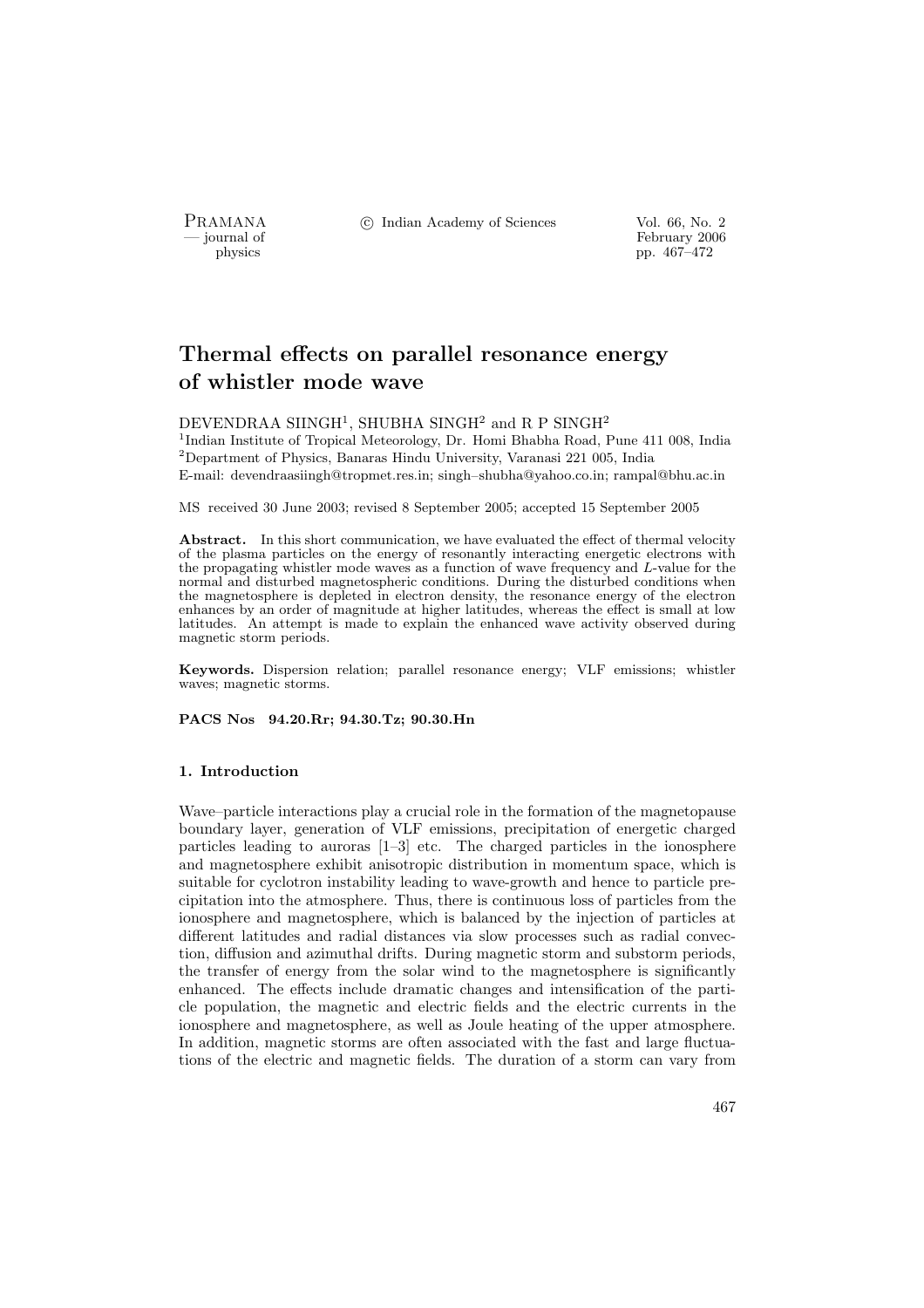hours to days. Park [4] analysed whistlers recorded at a large number of stations extended over  $L \sim 2$  to 6 and showed that during the substorm periods the plasma from the plasmasphere in the forenoon sector was convected inward across L shells and drained rapidly through the ionosphere. This was corroborated by the insitu ionosonde measurements of enhanced  $f_0F_2$  in a limited local time sector [4]. Based on the measurement of number density and temperature of cold  $H^+$  ions, Bezrukikh et al [5] have reported that the number density of cold plasma inside the daytime plasmasphere could significantly change, either decrease or increase, during moderate geomagnetic storms. Both decreasing and increasing number density inside the plasmasphere are explained by the variations in the ionosphere parameters during ionospheric storms initiated by the geomagnetic storms. Ho et al. [6] observed enhancements of total electron contents in the large-scale ionospheric structures during geomagnetic storms, while Szuszczewich et al [7] reported about the decreased electron density in the F-layer.

The generation of the field aligned currents, electric fields, injection of particles, enhancement of ring current etc. modify the generation processes of VLF emissions and as a result emission activity is intensified during magnetic disturbances [8,9]. Das and Kulkarni [10] studied the resonant interaction between whistler mode waves and the energetic electrons in the presence of field aligned current present during substorm activity and tried to explain the intense VLF emissions observed during substorm activity near the plasmapause. Smith  $et \ al \ [11]$  have reported a number of intense chorus emissions at the start of the expansion phase of the substorm and called it substorm chorus events (SCEs), which have been observed near  $L = 4$  at Halley, Antarctica (76◦S, 27◦W), by the VELOX instrument during 1992–1995.

In this short communication, we have tried to show the effect of plasma temperature on the resonance energy of electrons interacting with the propagating whistler mode VLF waves during quiet and disturbed magnetosphere conditions. In the case of disturbed conditions we have considered only the effect of plasma density depletion on the generation of the VLF waves. The role of parallel current, electric field, ring current etc. on the generation of waves is qualitatively discussed. Using the resonance condition and dispersion relation of the interacting wave, an expression for the parallel resonance energy of the interacting electron has been derived. The effect of thermal velocity of the ambient plasma is included through the dispersion relation. Numerical computations for the parallel resonance energy of the electrons have been made for different values of wave frequency, L-values and pitch angles.

#### 2. Resonance energy

Whistler mode waves propagating along geomagnetic field line interact with counterstreaming electrons and the interaction becomes more effective when resonance condition  $\omega - kv = n\omega_H/\beta$  is satisfied, where  $\omega_H$  is the electron gyrofrequency, k is wave vector,  $\beta = (1 - v^2/c^2)^{-1/2}$ , v is the electron velocity and n is an integer equal to  $0, \pm 1, \pm 2$ , etc.  $n = 0$  corresponds to the Landau resonance and  $n = 1$  represents Doppler shifted cyclotron resonance, which has been discussed in the present paper. The interaction is most effective near the equatorial region [12], which has been indirectly confirmed from the particle and wave measurements [13,14]. The

468 Pramana – J. Phys., Vol. 66, No. 2, February 2006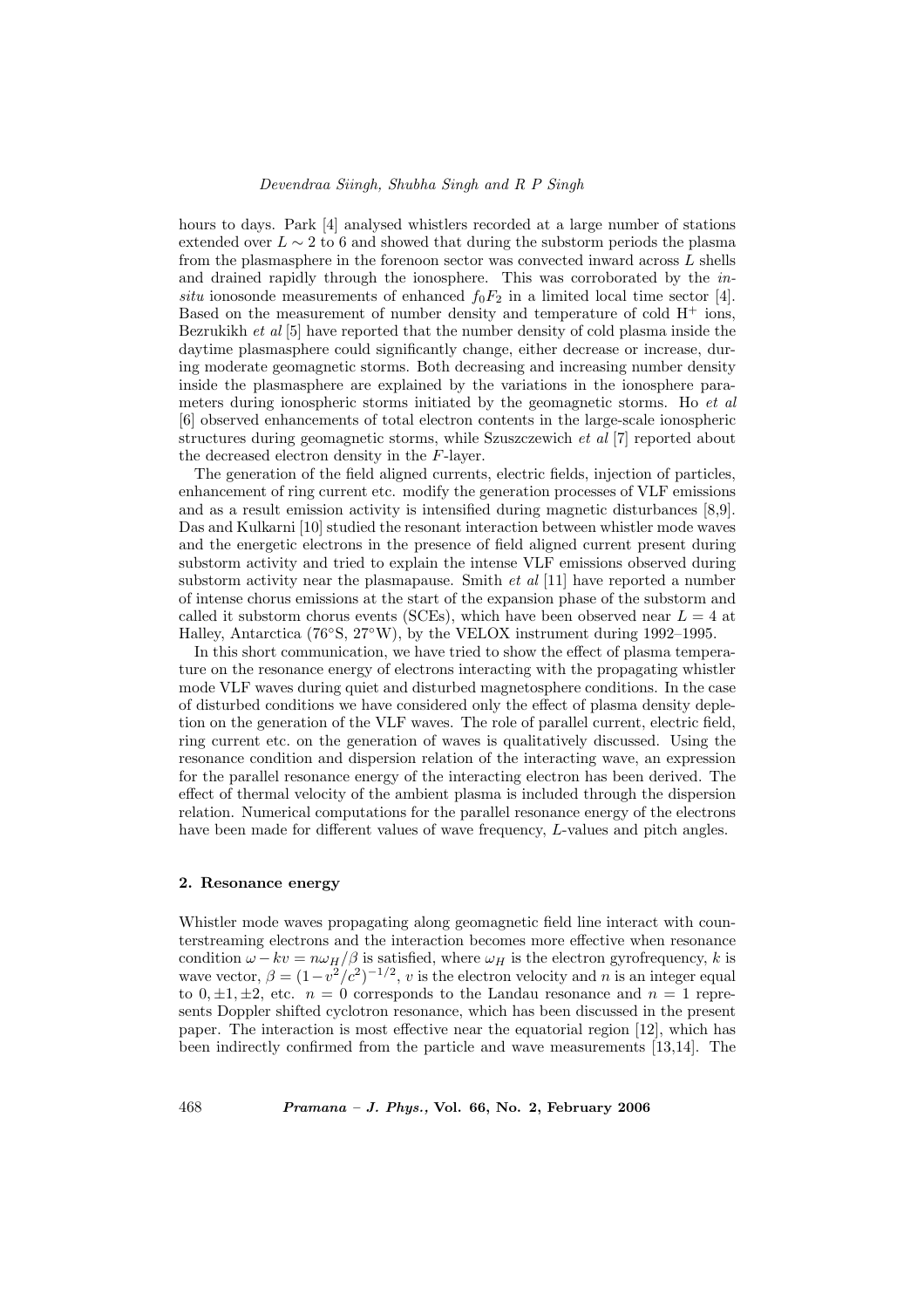### Thermal effects on parallel resonance energy of whistler mode wave

wave vector k and wave frequency  $\omega$  are related through dispersion relation [15]

$$
\frac{k^2c^2}{\omega_{\rm P}^2} + \frac{k^2v_{\rm t\parallel}^2}{(\omega - \omega_H)^2} \left[ A_{\rm T} + \frac{\omega}{(\omega - \omega_H)} \right] + \frac{\omega}{\omega - \omega_H} = 0, \tag{1}
$$

where  $\omega_P$  is the plasma frequency,  $v_{\text{t}} = (2K_B T_{\parallel}/m_e)^{1/2}$  is the parallel thermal velocity,  $K_{\rm B}$  is the Boltzmann constant and anisotropy factor,  $A_{\rm T} = (T_{\perp}/T_{\parallel}) - 1$ ,  $T_{\perp}$  and  $T_{\parallel}$  are the average perpendicular and parallel temperatures of the plasma. The second term is the thermal correction term in the dispersion relation. The above equation is solved for  $k$ , which is substituted in the resonance condition to obtain the expression for resonance velocity as

$$
v_{\parallel} \cong v_{\text{R}\parallel} = \omega c\mu \pm \omega_{H} c[\mu^{2} + (\omega_{H}^{2}/\omega^{2} - 1)/\cos^{2}\alpha]^{1/2} / \omega(\mu^{2} + \omega_{H}^{2}/(\omega^{2}\cos^{2}\alpha))^{1/2}, \quad (2)
$$

where  $\mu = \left[ c^2 \omega_{\rm P}^2 (\omega_H - \omega) / \left\{ c^2 \omega (\omega_H - \omega)^2 + v_{\rm th}^2 \omega \omega_{\rm P}^2 (A_{\rm T} - \omega / (\omega_H - \omega)) \right\} \right]^{1/2}$ .

Equation (2) yields two values of  $v_{\text{R}\parallel}$ . For the whistler mode propagation  $\omega \ll \omega_H$ and according to resonance condition  $v_{\parallel}$  is negative implying that the resonantly interacting electrons and whistler waves move in the opposite direction [12]. Hence we consider negative sign in eq. (2) and compute the parallel resonance energy of the electrons  $W_{\parallel} = mv_{\parallel}^2/2$ , which is shown in figure 1 for  $T_{\parallel} = 1200$  K, pitch angle  $\alpha =$  $30°$  as a function of wave frequency and L-value. The equatorial electron density used in the computation is taken to be 1200, 550, 400 and 80 cm<sup>-3</sup> for  $L = 2, 3, 4$ and 5 respectively and may be considered as a representative of normal conditions. We have also calculated the resonance energy at different plasma temperatures (1600 K, 2000 K), but no appreciable changes are found both at the low and high latitudes. Hence, these results are not given.

The resonance energy for a given frequency range decreases as L-value is increased. For example, in the frequency range 1–5 kHz, the resonance energy is of the order of  $10^2$  keV at  $L = 2$ ; whereas for  $\overline{L} = 5$  it varies between 8 and 0.02 keV. As frequency increases, resonance energy decreases. The decrease is more rapid at higher L-values as compared to the lower L-values. At  $L = 2$ , the decrease is seen at higher frequencies (>50 kHz). Rice and Hughes [16] have also shown that the resonant electron energy decreases as frequency increases from 2 to 10 kHz and L-value increases from 2.68 to 3.05. The present results agree well with that reported by Singh [2] for the low latitude Indian station, Varanasi  $(L = 1.07,$  geomag.  $\mathrm{lat.} = 14^{\circ}55'.$ 

We have also computed  $W_{\parallel}$  for the depleted condition of plasmasphere, which may represent disturbed geomagnetic condition [5,17,18]. For the computation the equatorial electron densities are taken as  $315, 25, 6$  and  $1 \text{ cm}^{-3}$  respectively [17,18]. The results are also shown in figure 1. It is noted that although the equatorial electron density decreases during the geomagnetic disturbed conditions, the energy of the resonant electrons, if the parameters remain the same, increases almost by an order of magnitude as compared to the normal conditions. The changes in  $W_{\parallel}$ are more visible at higher frequencies and higher L-values. This is expected because as one moves closer to the Earth, the effect of solar disturbances will go on decreasing, which is in accordance with the present computation. If the energetic electrons follow Maxwellian velocity distribution function, then the number of

*Pramana – J. Phys.*, Vol. 66, No. 2, February 2006  $469$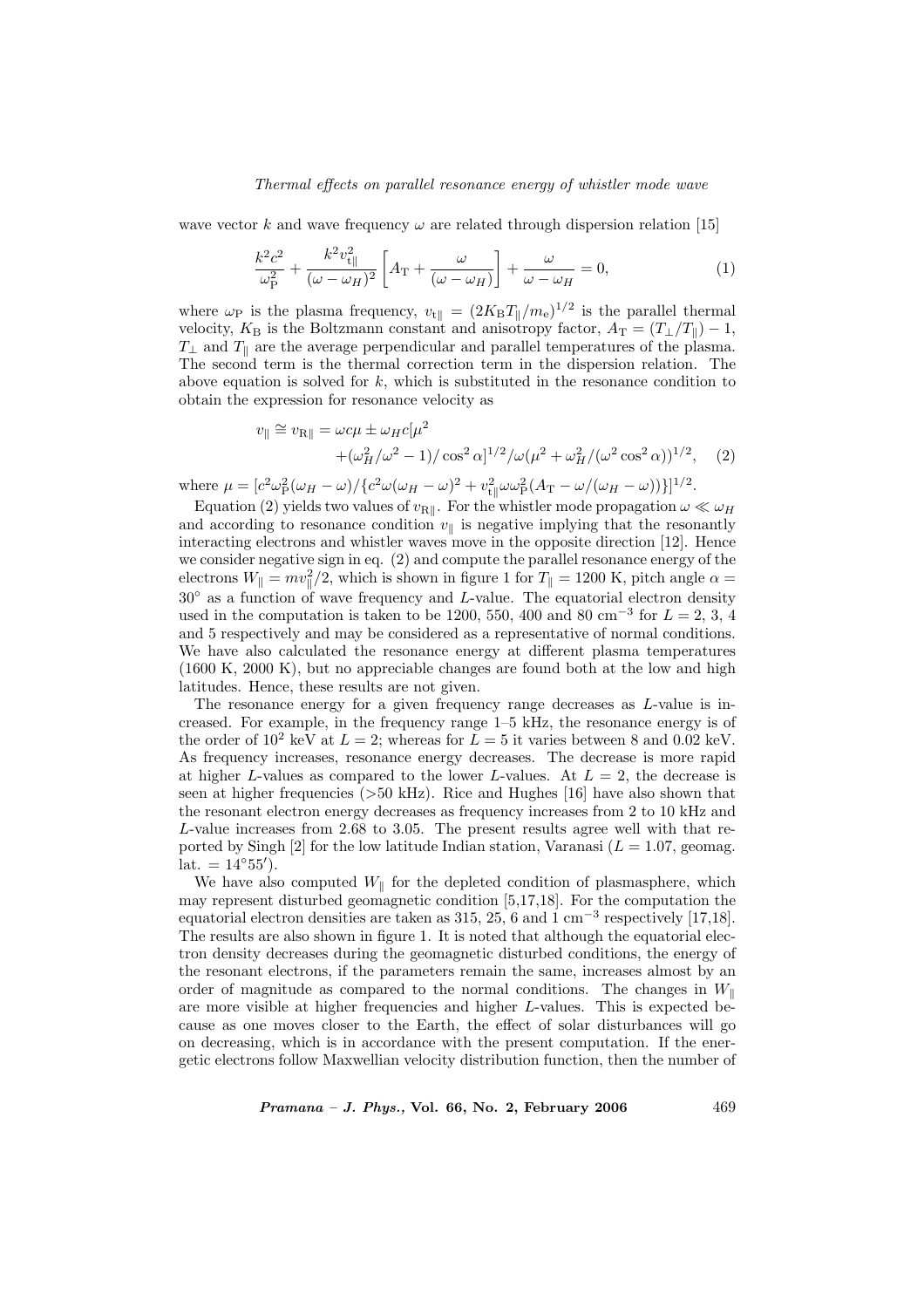

Figure 1. Variation of parallel resonance energy of electrons with wave frequency during normal (N) and disturbed (D) magnetospheric conditions for  $L = 2, 3, 4$  and 5.  $T_{\parallel} = 1200 \text{ K}, A_{\text{T}} = 0.5$ , pitch angle  $\alpha = 30^{\circ}$ .

available resonant electrons decreases as resonance energy increases. The clouds of energetic electrons injected from the plasma-sheet during the substorm expansion phase compensate over the decrease in energetic electron density and enhance the wave activity. The injected clouds of energetic electrons have been established to be associated with substorm chorus events [11]. The electric fields and currents set up during the storm periods may accelerate the low-energy electrons and enhance the number density of resonant electrons. Further, the electric field may also amplify the generated VLF emissions [15]. Thus, the overall wave activity is enhanced during magnetic storm periods [10,19]. Summers et al [20] have reported the occurrence of enhanced relativistic electron flux only during the enhanced substorm and chorus activity at  $L = 5$ . The electrons are accelerated by stochastic gyroresonance with whistler-mode chorus waves [20]. Thus, enhanced chorus waves generated during prolonged substorm activity can generate relativistic electron flux which increases in the outer radiation zone.

 $470$  Pramana – J. Phys., Vol. 66, No. 2, February 2006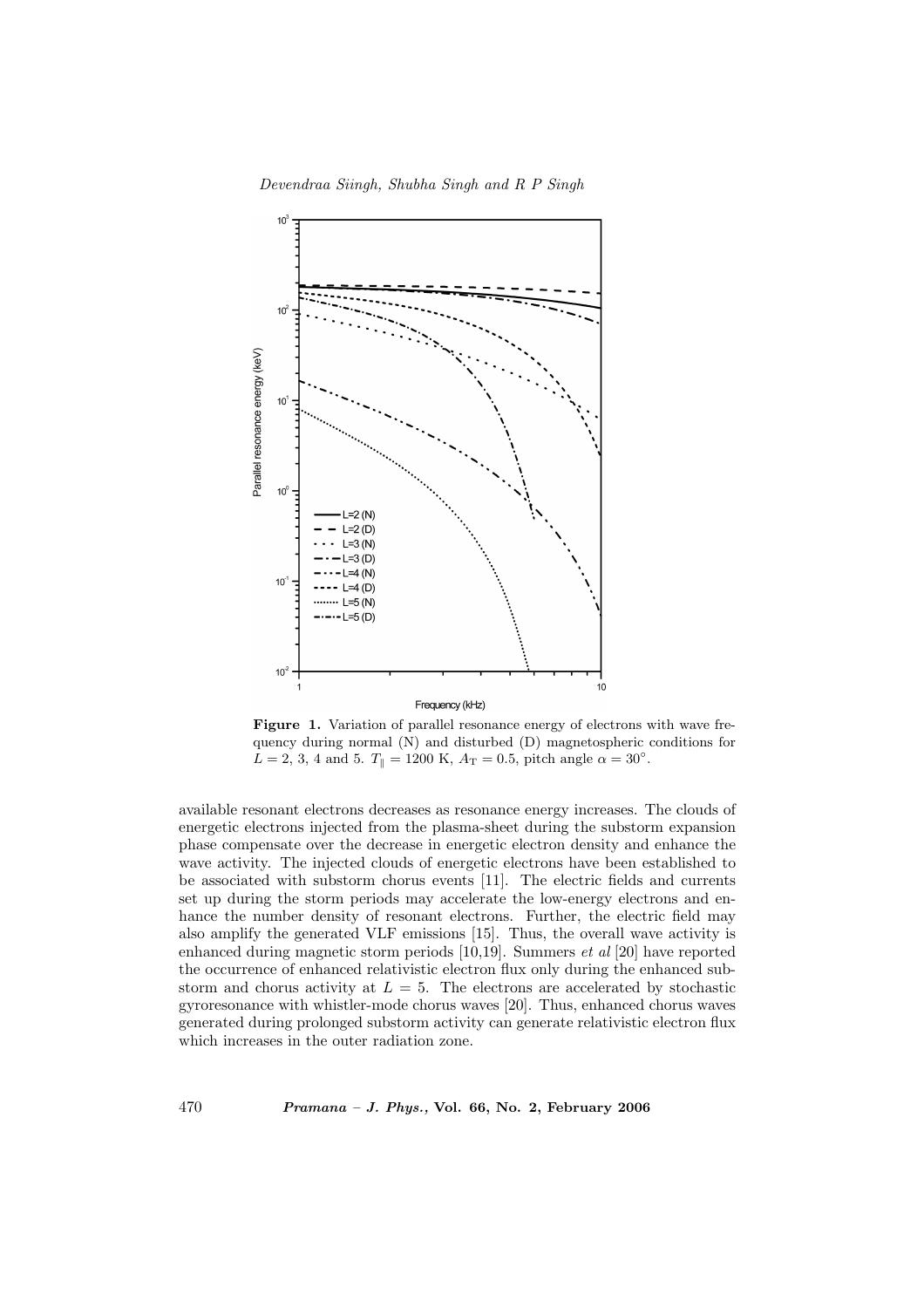Thermal effects on parallel resonance energy of whistler mode wave



**Figure 2.** Variation of parallel resonance energy with pitch angle  $\alpha$  for  $L = 2$ , 3, 4 and 5.  $T_{\parallel} = 1200 \text{ K}$  and wave frequency  $\omega = 5 \text{ kHz}$ .

Figure 2 shows variation of resonant energy of electrons with pitch angle for different  $L$ -values (2–5). We note that an increase in pitch angle causes small decrease in resonance energy at the mid-latitudes  $(L = 2, 3)$ , whereas at high latitudes practically no changes have been obtained. Energy and pitch angle of resonantly interacting electrons along with density distribution in the magnetosphere show that the occurrence of gyro–resonant interaction is more probable near  $L = 4$  and 5, whereas it becomes less favorable for  $L > 5.5$  as well as for  $L < 3$ .

# 3. Conclusion

In this paper, we have derived the expression for resonance energy of electrons containing the thermal velocity term in the dispersion relation, which has been used to study the variation of the resonance energy with frequency, L-value and pitch angle of the energetic electrons. The computation is made for the normal and disturbed conditions. The effect of magnetic disturbances on the resonant interaction is discussed and an attempt is made to explain the enhanced wave activity observed during magnetic storm periods. The present study may find its application in the modeling of VLF emissions and dynamics of precipitating

 $Pramana - J. Phys., Vol. 66, No. 2, February 2006  $471$$